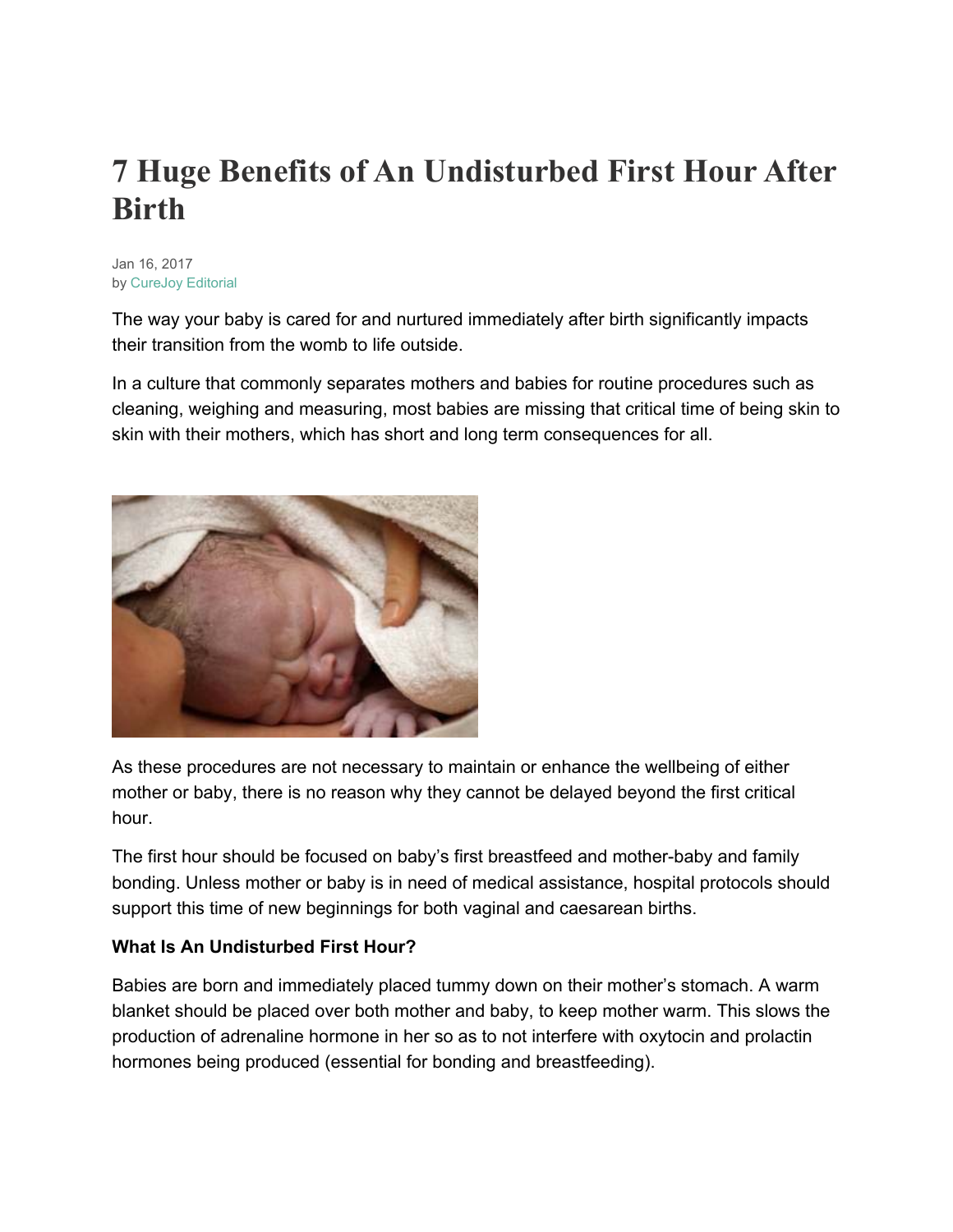At this time, the mother's needs are simple: warmth and a quiet, calm environment. It is important to remember that she is still in labour – the placenta and membranes are still to be birthed, and her uterus needs to contract down.

Here are 7 important reasons why the first hour after birth should be undisturbed:

## **#1: Baby-Led Initiation of Breastfeeding**

It is quite common these days for hospital staff to want baby to begin breastfeeding within the first hour. In addition to the importance of early feeding for mother-baby attachment and bonding, it also helps to expel the placenta more quickly and easily, reducing the risk of postpartum haemorrhage. Read more about the benefits of a natural third stage here.

It's common for caregivers to assist baby to latch onto the nipple, which is unnecessary in most cases. When babies who have not been exposed to medications are placed skin to skin with their mothers and left undisturbed, they will instinctually crawl to their mother's breast and attach themselves to the nipple. This is now known as the 'breast crawl' and was first observed by Swedish researchers in the 1980s. Further observation discovered that babies are born with innate instincts that assist them in finding their mother's nipple, like all newborn mammals.

### **#2: Body System Regulation**

Babies who are left skin to skin with their mothers for the first hours immediately after birth are better able to regulate their temperature and respiration. Newborns aren't able to adjust their body temperature as well as older children and adults as they don't have the same insulating fat levels. They have spent nine months in an environment that is perfectly temperature controlled. If babies lose too much heat, they have to use more energy and oxygen than they can spare to try and keep their temperature stable

An undisturbed first hour with skin to skin also reduces the risk of hypoglycemia (low blood sugar levels). Newborn babies can produce glucose from their body stores of energy until they are breastfeeding well and are more likely to do so when they remain skin to skin with their mothers.

## **#3: Promotes Delayed Cord Clamping**

Leaving the umbilical cord intact while it is still pulsating allows babies to receive oxygen still via the placenta, while adjusting to breathing through their lungs. Being skin to skin with their mothers helps babies to stabilise respiration, meaning that their cord will remain intact for longer and giving them more chance to receive vital red blood cells and reduce the risk of iron deficiency anaemia.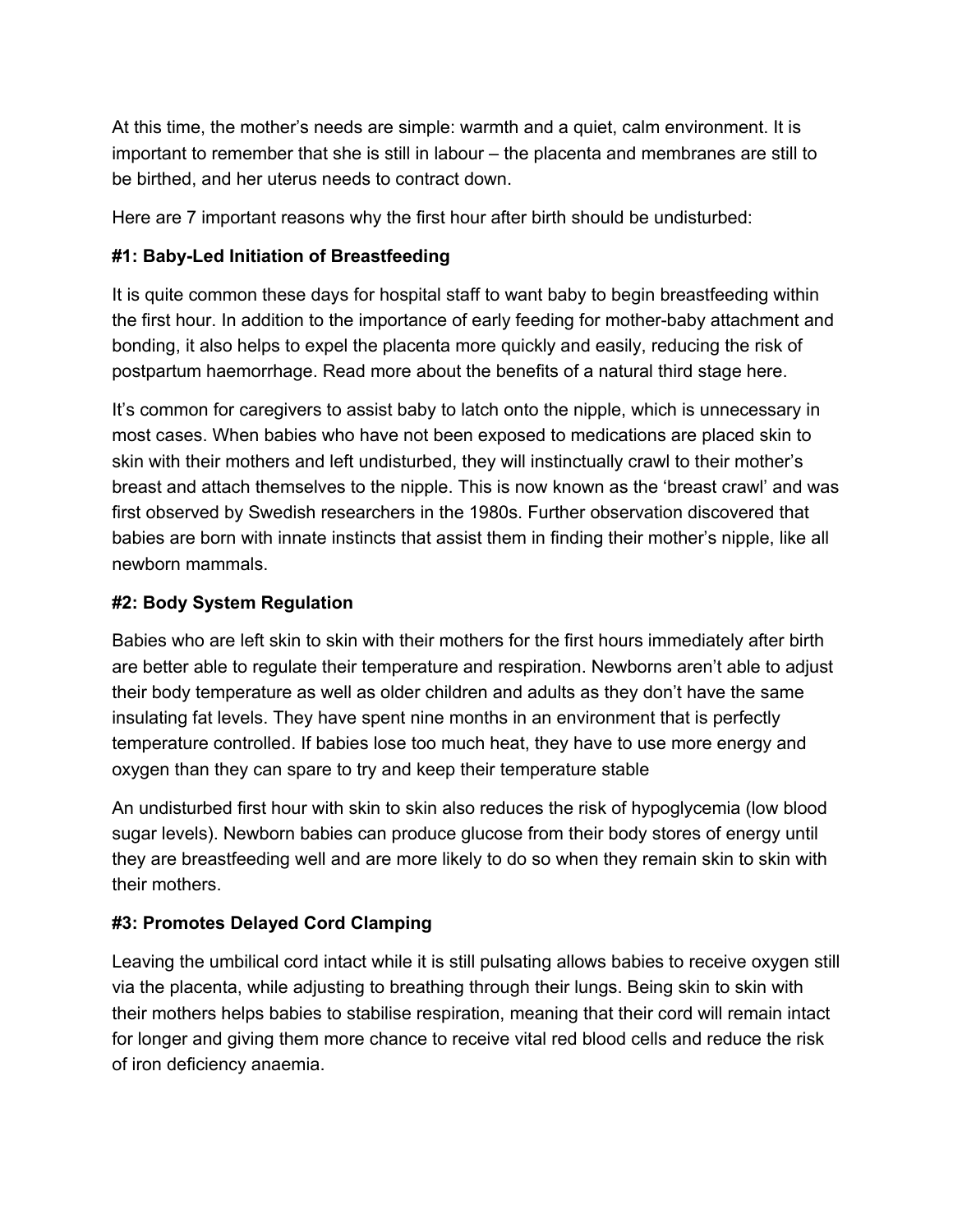Even if you have a c-section, delayed cord clamping is possible, but not in all cases. Ultimately it depends on the willingness of your chosen care provider and your unique situation. Speak to your care provider to see if he or she supports delayed clamping during straight forward c-sections. It's an important question to ask when interviewing your care provider.

#### **#4: Promotes Mother-Baby Attachment**

Prolonged skin to skin after birth allows mother and baby to get to know each other. Mothers who have skin to skin contact after birth are more likely to feel confident and comfortable in meeting their babies' needs than those who had none. Attachment is critical to newborn survival and mothers are hard wired to look after their young. Oxytocin receptors in a woman's brain increase during pregnancy, so when her baby is born, she is more responsive to this hormone that promotes maternal behaviour. Oxytocin is produced in large amounts when breastfeeding and holding babies close skin to skin.

Mothers who had early skin to skin with their babies are more likely to demonstrate bonding behaviours later in their child's life, such as kissing, holding, positive speaking and so on.

### **#5: Improves Breastfeeding Success Rates**

Breastfeeding initiation and duration is likely to be more successful with babies who have early skin to skin contact. This is particularly important in countries where breastfeeding rates significantly drop a few months after birth, such as Australia, America and the UK. The World Health Organization recommends exclusive breastfeeding for babies in the first six months to achieve optimal growth, development and health. Creating the right conditions for the initiation of breastfeeding would help promote longer durations of breastfeeding for many women.

Babies who are left to self attach usually have a better chance of proper tongue positioning when latching. This can increase long term breastfeeding as mothers experience more ease and fewer problems when latching is not an issue.

### **#6: Protects Against The Effects of Separation**

Babies are born ready to interact with their mothers – a newborn baby who has not been exposed to excessive medication will be very alert and gaze intently into their mother's face, recognising her smell, sound of her voice and the touch of her skin. Remaining with their mother is key to a baby's survival and separation is life threatening. Babies are born with a mammal's primal instinct to stay within the safe habitat of mother, where there is warmth, safety and nourishment.